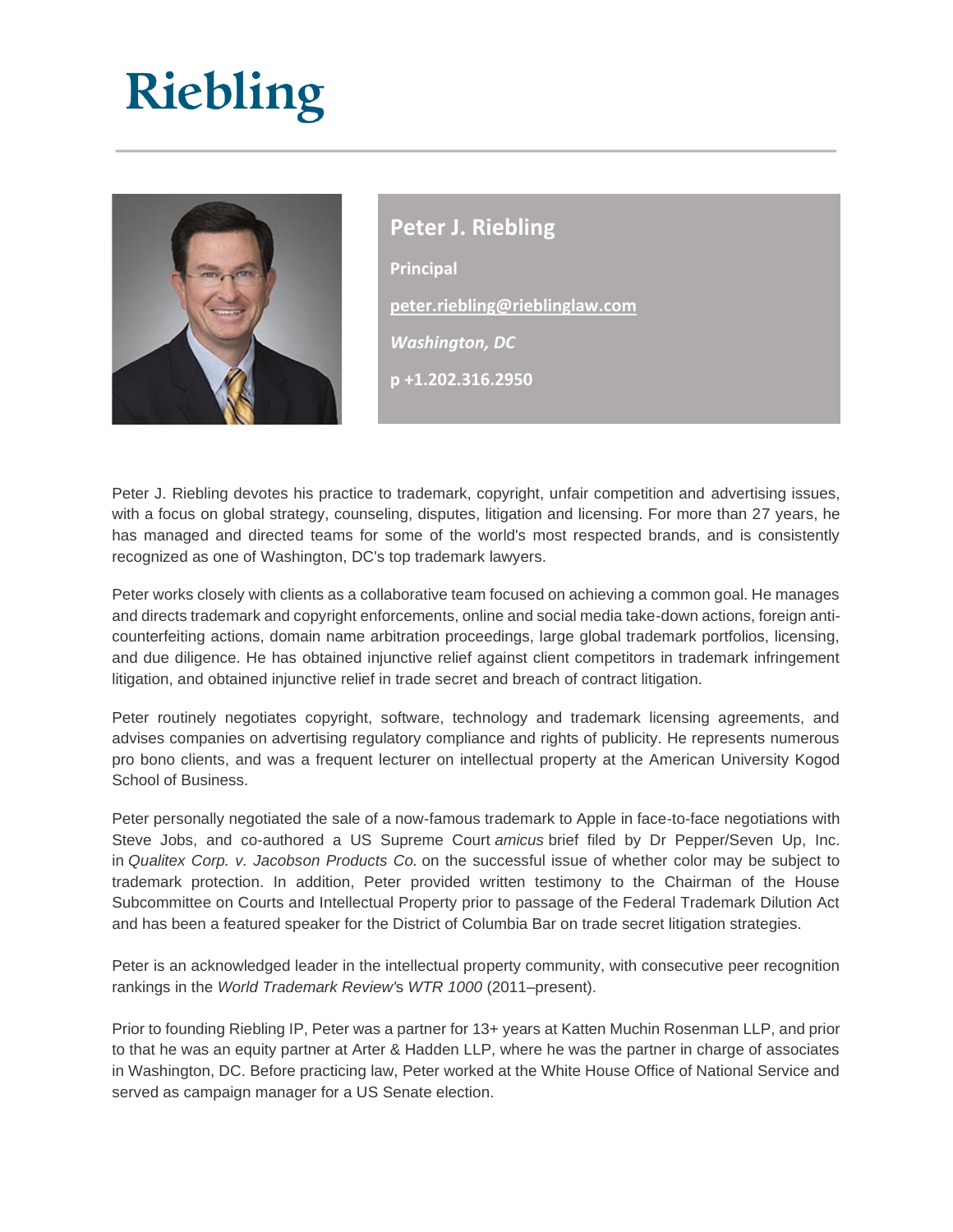### **News Media**

[New York Times](https://www.nytimes.com/2017/04/11/us/politics/trump-trademark-ethics.html?mtrref=www.google.com&gwh=D9C1E6BB073DD49A66393716FB5AD104&gwt=pay)

[Newsweek](http://www.newsweek.com/robert-reich-why-are-taxpayers-funding-trumps-legal-defense-583419)

[NPR](https://www.npr.org/sections/thetwo-way/2017/04/19/524765086/china-defends-trademark-grants-for-ivanka-trump-products)

[NPR](https://www.npr.org/2017/04/20/524936051/ivankas-brand-thrives-raising-conflict-questions-as-she-takes-on-white-house-rol)

[NPR](https://www.npr.org/2017/04/24/525359214/trumps-first-100-days-foreign-interests)

[NPR](https://www.npr.org/2017/04/27/525749738/questions-linger-about-trumps-foreign-business-ties-and-the-emoluments-clause)

## **Education**

JD, Southwestern Law School

BA, University of California, Los Angeles

### **Bar Admissions**

District of Columbia

Virginia

**California** 

## **Court Admissions**

US Supreme Court

US District Court, District of Columbia

- US Court of Appeals, Federal Circuit
- US Court of Appeals, Fourth Circuit
- US District Court, Eastern District of Virginia
- US Court of Appeals, Ninth Circuit
- US Court of Appeals, District of Columbia Circuit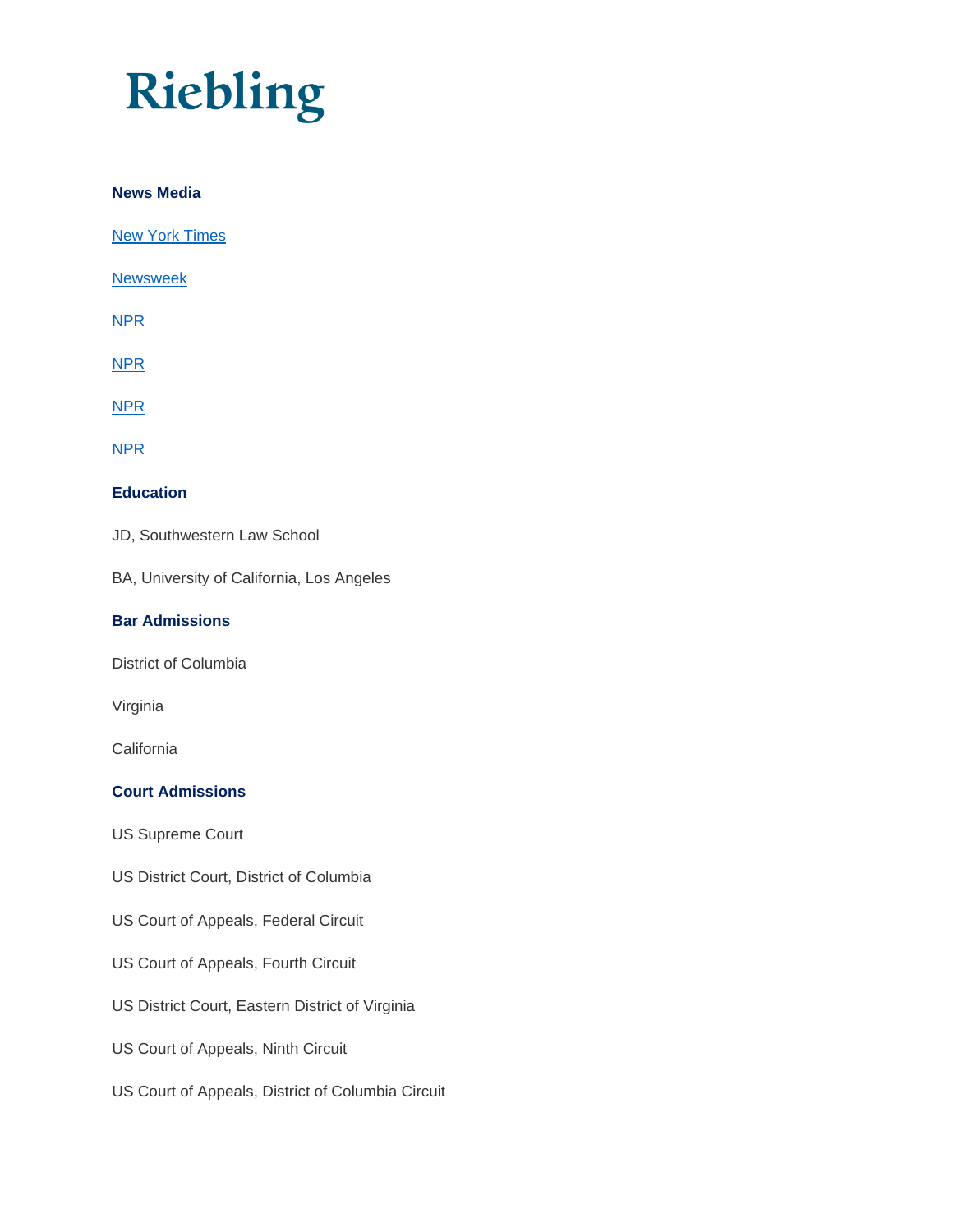

### **Memberships**

[International Trademark Association](http://www.inta.org/) (Member, 1994 - present)

[Trademark Insiders](http://www.linkedin.com/groups/5119969) (Founder, 2014)

[Sports Lawyers Association](https://www.sportslaw.org/) (2018)

### **Publications**

["Trademark Transfers: Be a Hero Not a Bystander", World Trademark Review](http://www.kattenlaw.com/files/21902_Trademark%20Transfers%202012.pdf)

[Landmark Trade Secrets Law Creates New Federal Civil Cause of Action and Compliance Obligations for](http://www.kattenlaw.com/Files/154513_WLJ_Commentary_Katten%20Muchin%20Rosenman.pdf)  [All Employers, Westlaw Journal, Intellectual Property edition, Volume 23, Issue 3](http://www.kattenlaw.com/Files/154513_WLJ_Commentary_Katten%20Muchin%20Rosenman.pdf)

#### **Speaking Engagements and Presentations**

[Association of Corporate Counsel \(ACC\) Technology and IP Forum: Best Practices for Protecting Your](http://www.acc.com/chapters/ncr/index.cfm?eventID=18908)  [Company's Trade Secrets in Light of the Defend Trade Secrets Act](http://www.acc.com/chapters/ncr/index.cfm?eventID=18908) 

#### **Selected Legal Career Achievements and Engagements**

● Negotiated sale of now-famous trademark to Apple in face-to-face negotiations with Steve Jobs.

● Co-authored U.S. Supreme Court Amicus Brief for Dr Pepper/Seven-Up Corp. in *Qualitex Co. v. Jacobson Products Co*., 115 S. Ct. 130 (color subject to trademark protection).

● Provided written testimony to the Chairman of the House Subcommittee on Courts and Intellectual Property prior to passage of the Federal Trademark Dilution Act.

● Managed software company's global trademarks, copyrights, commercial contracts, and licensing - for past 22 years.

● Negotiated technology agreements for software company against universities and health care associations.

● Lead counsel in successful two-year contract litigation in Virginia state court against content provider.

● Represented world famous Fortune 400 toy manufacturer in trademark cease and desist, enforcement and federal court matters, especially for world-famous doll brand - for past 16 years.

● Successfully obtained transfer of rights for toy manufacturer in numerous cases after federal court litigation, settlements and take-down notices to Internet Service Providers.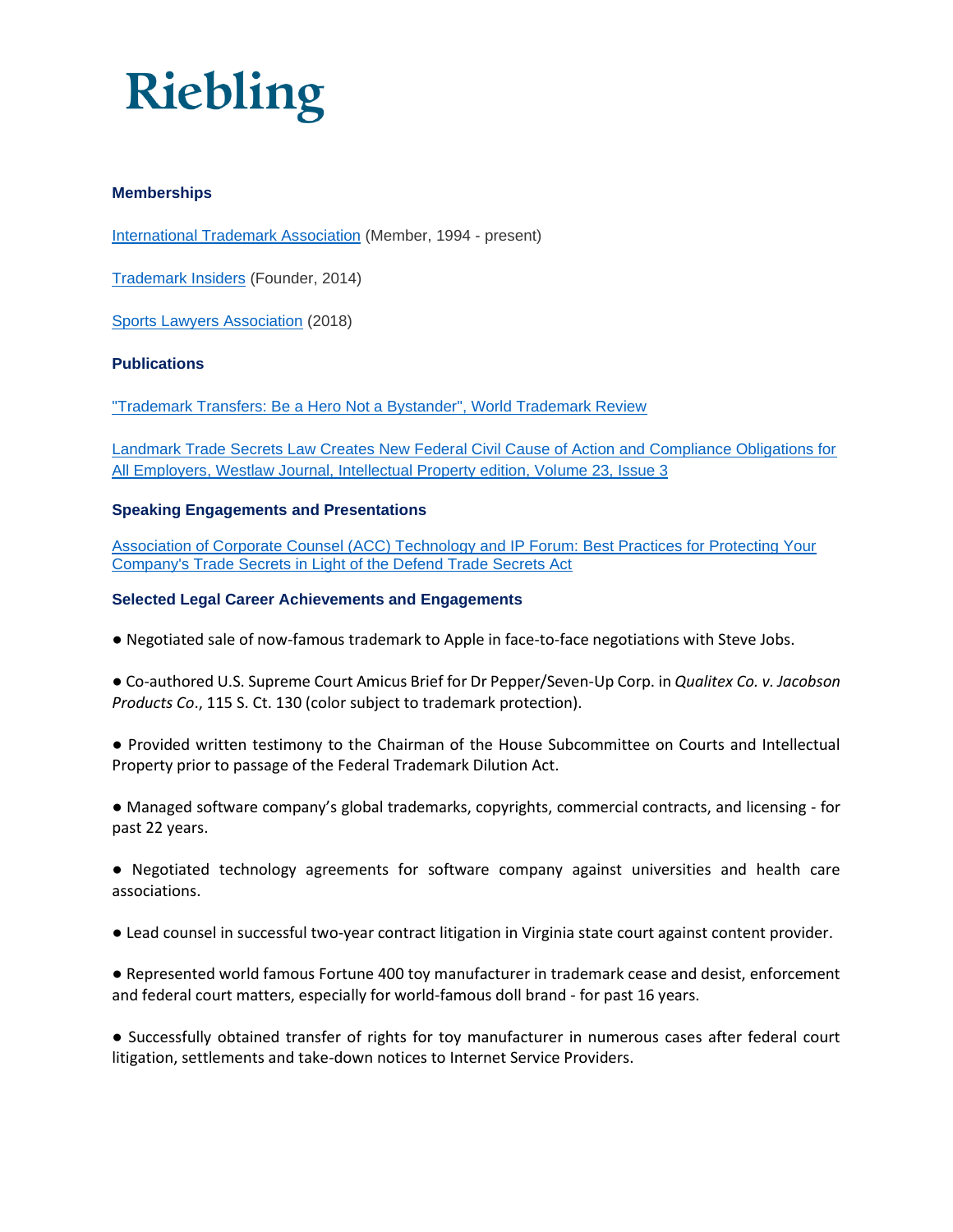● Managed world famous hotel's global trademark portfolio (more than 330 matters), and all prosecution, maintenance, enforcement and litigation worldwide - for past 16 years.

- Obtained EU-wide injunction against hotel competitor.
- Managed financial trading software company's global trademark and copyright portfolio for past 16 years.

● Represented financial trading company in federal court litigations involving trade secrets theft, copyright infringement and breach of contract.

● Managed computer hardware manufacturing company's global trademark portfolio - for past 16 years.

● Managed battery manufacturer's global trademark portfolio (more than 1,500 matters), together with global enforcement, licensing and litigation, including in China - for past 13 years.

● Strategic counseling for battery manufacturer in trade dress and product configuration litigation seeking declaratory relief.

● Managed publicly traded telecommunications company's global trademark portfolio (more than 200 matters) - for past 13 years. (This company maintained the database for all telephone numbers used by all telecommunications providers in North America under contract with the US government).

● Handled complex trade secret litigation filed in Virginia court against telecommunications company's direct competitors and former company employees. Obtained a preliminary injunction in the case which involved unauthorized remote entry to the company's computer systems and customer databases.

● Handled federal court cases for domain name registry over *in rem* disposition of domain names in the company's possession as the registry operator.

● Handled federal district court and appellate litigation and court appearances for telecommunications company over issue of First Amendment rights to domain name registrant privacy protections.

● Managed educational technology company's global trademark portfolio (more than 280 matters) and all trademark prosecution, maintenance, enforcement and litigation, as well as copyright enforcement for 12 years.

● Managed US bank's trademark portfolio and prosecution, maintenance, enforcement, federal court litigation and licensing - for 10 years.

● Managed UK skincare, toiletry and cosmetic products company's US trademark prosecution, enforcement and litigation - for nine years.

● Managed Super Bowl Champion NFL team's trademark portfolio, including all prosecution, enforcement and maintenance - for seven years.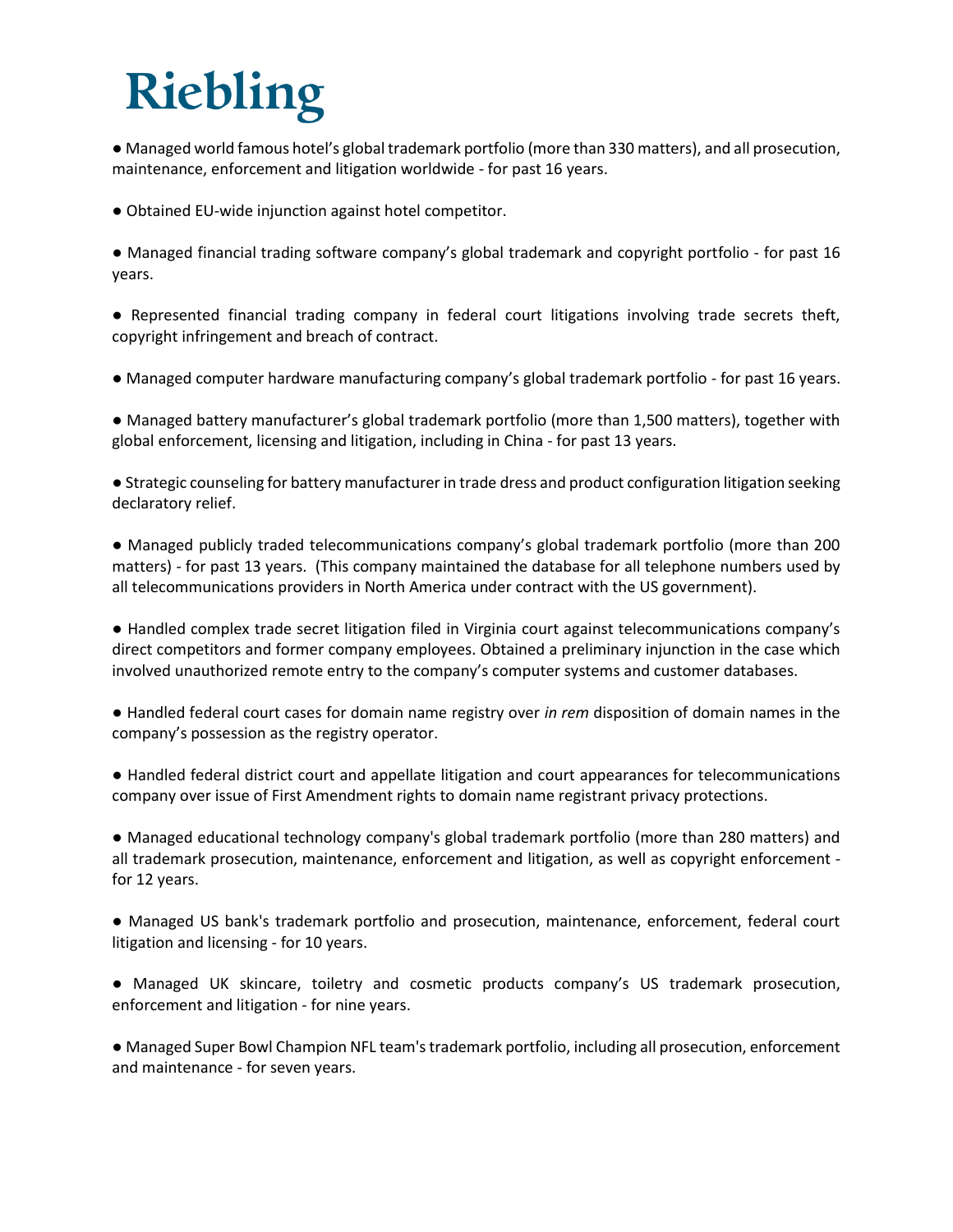● Represented national Olympic sports organization in trademark enforcement and Trademark Trial & Appeal Board litigation - for four years.

● Managed financial investment company's trademark prosecution and brand management for hotel and other real-estate related ventures - for past six years.

● Managed market research company's global trademark portfolio (more than 400 matters) - for five years; prosecuted and maintained all foreign registrations and applications worldwide, assisted with all USPTO Office Actions, and handled all trademark enforcement and licensing efforts worldwide in addition to all copyright prosecution matters; handled copyright and software license agreements and negotiations.

● Represented U.S. sports "major league" in domestic and foreign trademark enforcement - for five years.

● Managed cellular telecommunication service provider's global trademark portfolio (more than 130 matters), including all prosecution, enforcement, maintenance and litigation in federal court - for four years.

● Obtained for cellular telecommunication service provider the first precedential UDRP ruling that no use of a domain name can constitute use of a domain name in "bad faith," which has since been cited more than 2,000 times in WIPO Panel Decisions.

- Represented world-class California vineyard in foreign trademark litigation for four years.
- Represented global food manufacturer in foreign trademark litigation for four years.
- Represented national fast-food chain in foreign trademark litigation, for four years.
- Managed Fortune 160 department store's foreign trademark portfolio (more than 170 matters), including prosecution, maintenance, enforcement and litigation, including in China - for three years.
- Managed Fortune 150 consumer packaged goods company's trademark "help-desk" to answer immediate questions from company's in-house trademark lawyers and paralegals - for past three years; provided in-house legal training and handled responses to trademark cease and desist letters.

● Assisted with management of international paint and coatings company's global trademark portfolio (more than 2,400 matters), and enforcement, counseling and due diligence - for past three years.

● Management of largest domain name registry's trademark portfolio and enforcement strategy (450 matters) - for past year. Manage cease and desist and enforcement program.

● Managed endurance sport company's global trademark and copyright portfolio and cross-border litigation enforcement - for past year; created trademark strategy plans; protected trademark rights to prime time NBC series about company; managed Pan-European Union injunction proceeding against European television show infringer.

● Trademark, copyright and book publishing advice counseling to authors.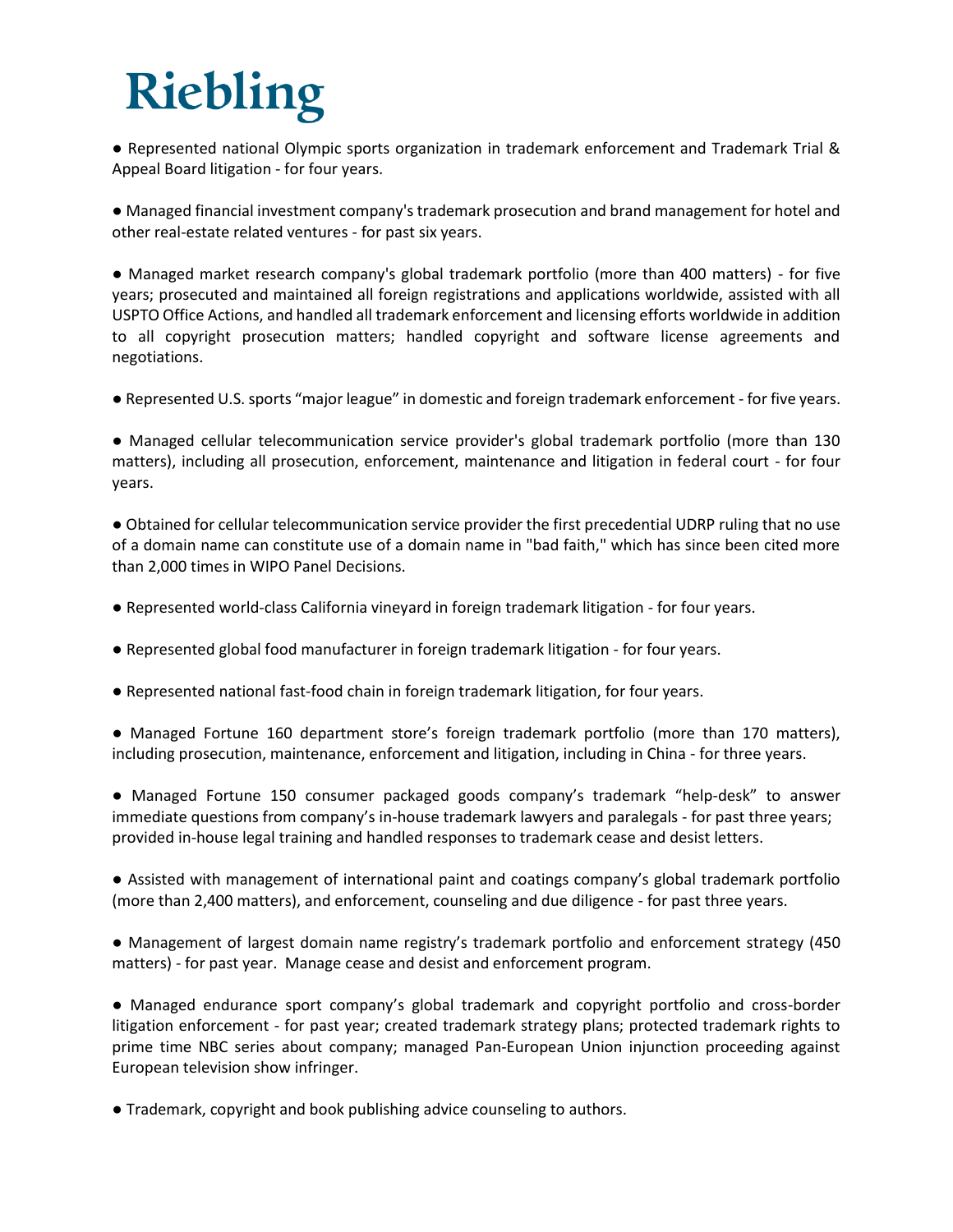● *Pro bono* representation of multiple national disease awareness associations in trademark counseling and in Trademark Trial & Appeal Board litigation against infringers.

● *Pro bono* representation of national suicide awareness association in contract negotiations with vendors and universities.

● *Pro bono* representation of National Park "friends group" in contract negotiations with the National Park Service.

● Represented national fast-food restaurant chain in trademark litigation filed by competing national restaurant chain.

- Represented workplace safety products manufacturer in trade dress and false advertising litigation.
- Represented national airline in trademark prosecution and strategy.
- Represented global personal care products company before the U.S. Trademark Trial & Appeal Board.
- Represented chemical company in U.S. trademark issues and disputes.
- Represented natural gas company in worldwide re-branding and trademark protection (900+ filings).
- Represented financial trading exchange in worldwide trademark protection.

● Represented real estate developer in defending trademark demands involving \$1.5 Billion, 30-acre development project in downtown Miami.

● Lead and solo counsel in two-day trial in Virginia court for rock band manager against band for breach of contract.

● Represented nutritional supplement company in trademark infringement defense and counterclaims, and before the Trademark Trial and Appeal Board.

● Management and supervision of numerous IP due diligence projects and audits for corporate acquisitions.

#### **United States District Court Representative Cases**

- *Mattel v. Skeletor.com* -- USDC EDVA Representing Mattel, Inc. (Trademark)
- *Schatte, et al. v. Sex.biz* -- USDC EDVA Representing NeuLevel, Inc. (Trademark)
- *Mattel v. UKBarbie.com* -- USDC EDVA Representing Mattel, Inc. (Trademark)
- *Peterson v. NTIA* -- USDC EDVA Representing Neustar, Inc. (First Amendment)
- *Tong Lung Metal Industry Co. Ltd. v. Fang* -- USDC EDVA Representing Tong Lung Metal (Trademark)
- *Laborers' District Council Trust Fund v. Dominion Caisson* -- USDC EDVA Representing LDCTF
- *Neustar, Inc. v. Nexstar* -- USDC EDVA Representing Neustar, Inc. (Trademark)